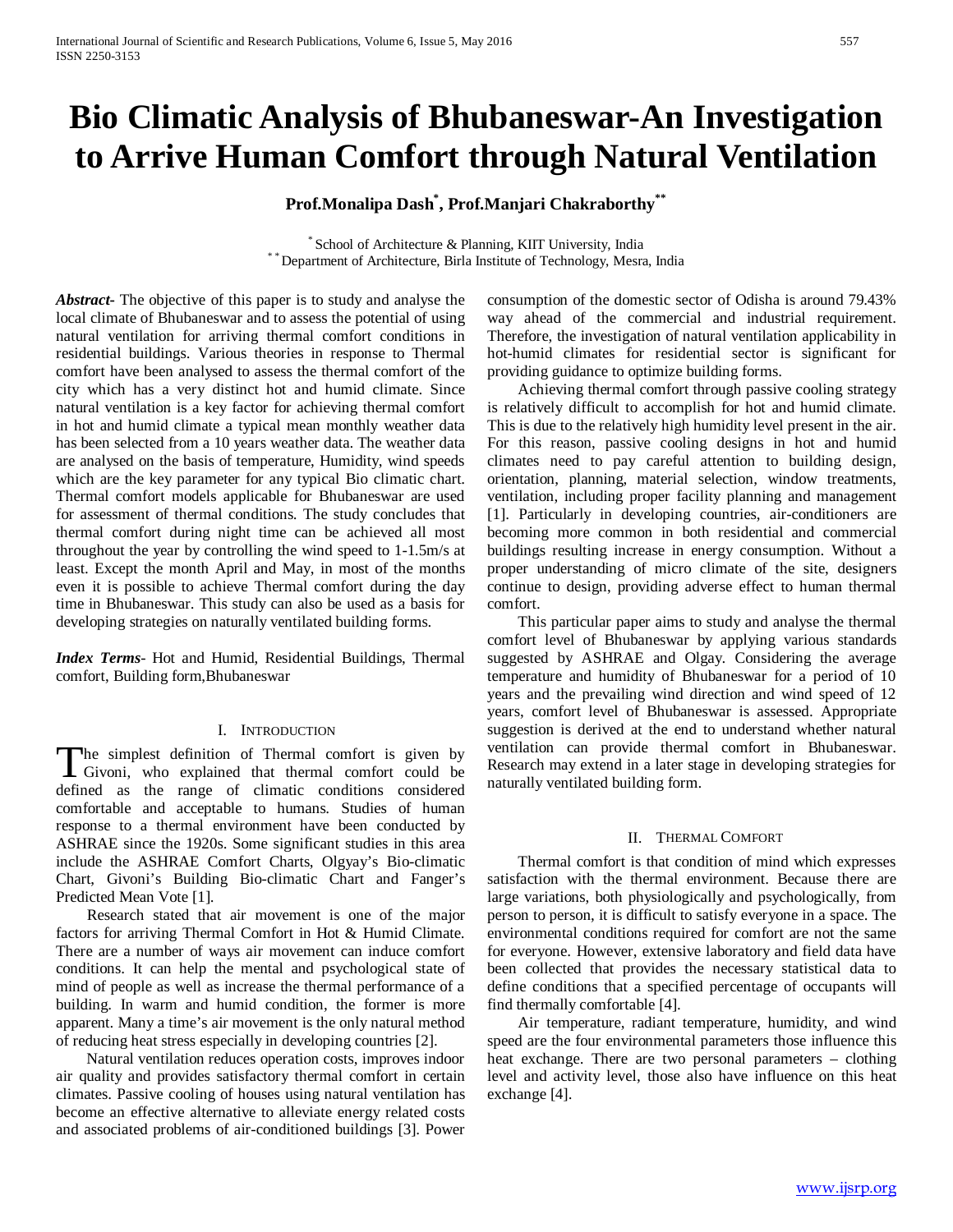# III. STUDY AREA

 Investigating the comfort conditions of Bhubaneswar, characterized by a very hot and humid climate is the main purpose of this study. Comfort conditions of Bhubaneswar analysed through various theories will support the potential for using natural ventilation as a design strategy for residential buildings especially multi-storeyed group housing. High rise group housing developments have both outdoor and indoor spaces to sit rest and socialize. Hence measuring the thermal comfort conditions both indoor and outdoor are important in these types of developments.

 Bhubaneswar is situated at a longitude of 20° 16' 12" N and latitude of 85° 50' 24" E. The city has an average altitude of 45 m (148 ft) above sea level. The climate follows a hot and humid pattern because of its proximity to the sea. Summer lasts from March to May with the maximum temperature going as high as  $38^{\circ}$  C during the day and  $28^{\circ}$  C during night. The temperature remains above  $35^{\circ}$  C during the day in these 3 months. Humidity is another factor which is distinct here. It has very high humidity level, above 80% from July to October during monsoon season. In summer the relative humidity goes near 70%.

 Due to its high temperature and high humidity level appropriate analysis is required to understand if the thermal comfort can be achieved with natural ventilation in Bhubaneswar's climate. Typical meteorological data of 10 years, month wise has been collected from Meterological centre for analysis. Since there is not much variation observed in the weather data, the maximum and minimum temperature of the most recent year 2014 has been used in the thermal comfort chart (Fig-1).



**Fig -1: Maximum temperature measurement- month wise from 2005-2014**

# IV. THERMAL COMFORT CHART

 In order to evaluate applicability of natural ventilation and achieving thermal comfort in Bhubaneswar, the primary task is to select appropriate theory to analyse typical weather data. The purpose of thermal comfort is to provide comfortable thermal environment for residents where the major parameters include air temperature, relative humidity and air velocity. Thermal comfort of three conditions, day time, night time and indoor comfort has to be tested using carefully selected Thermal comfort chart of

Olgay and ASHRAE 55. Both Olgay and ASHRAE 55 have wind velocity as major criteria for achieving thermal comfort and are appropriate for the hot and humid climate.

 It is important to mention that the comfort conditions of tropical climate in respect to cold and temperate climate are different. Comfort preferences of people in different locations vary in terms of acclimatization to a particular climate. The longterm experience of a warmer climate may result that people of that environment have a tolerance to higher temperatures as compared with people in colder regions. There is the ability of people to adapt to a particular environment in the way of behavioural patterns [5].

 Mallick conducted a thermal comfort study of occupants living in urban housing in Bangladesh. The results showed that people could endure high temperature and very high humidity for comfort. Under still-air conditions comfort temperature ranges for people engaged in a range of household activities wearing ordinary clothing was between 24 and 33 °C. Forrair flow of 0.3 m/s there is a rise in the lower and upper limits of temperatures by 2.4 and 2.2 ° C respectively. There are instances where people have reported to be comfortable in humidity above 95%. An air temperature range of 24 to 32 °C along with relative humidity values between 50 and 90% indicates that it is in the range in which people feel comfortable without or in little air movement [6].

 Similar study has been conducted in hot-humid vernacular environments of Thailand during hot and rainy seasons in 2003. A proposal was given to shift the comfort zone to a new dimension for thermal comfort study, especially in the contexts of contemporary tropical architecture and vernacular environments [7].

 It is common experience that air movement, be it a natural wind, or generated by a fan, has a cooling effect. This largely depends on the velocity of that air movement. Under everyday conditions the average subjective reactions to various velocities are:

 $< 0.25$  m/s unnoticed 0.25-0.50 pleasant 0.50-1.00 awareness of air movement 1.00-1.50 draughty > 1.50 annoyingly draughty

 These reactions however, depend on the temperature of the air. Under hot conditions 1 m/s is pleasant and indoor air velocities up to 1.5 m/s are acceptable. [8].

 As a rough guide, for persons at sedentary activity (1.2 met) and wearing light clothing (0.5 clo) the ASHRAE Handbook of Fundamentals permits extension of the upper comfort limits by 1 K for every 0.275 m/s air velocity. Givoni suggested that for warm climates air velocity should be extended to 2 m/s. Most sources take the limit as 1.5 m/s for non-thermal reasons [3].

 A general guide is given by the numerical approximation for such cooling

effect (thus extension of comfort limits) (1):

 $dT = 6$ • (v-0.2) – 1.6• (v-0.2)2 (1) (up to  $v = 2$  m/s)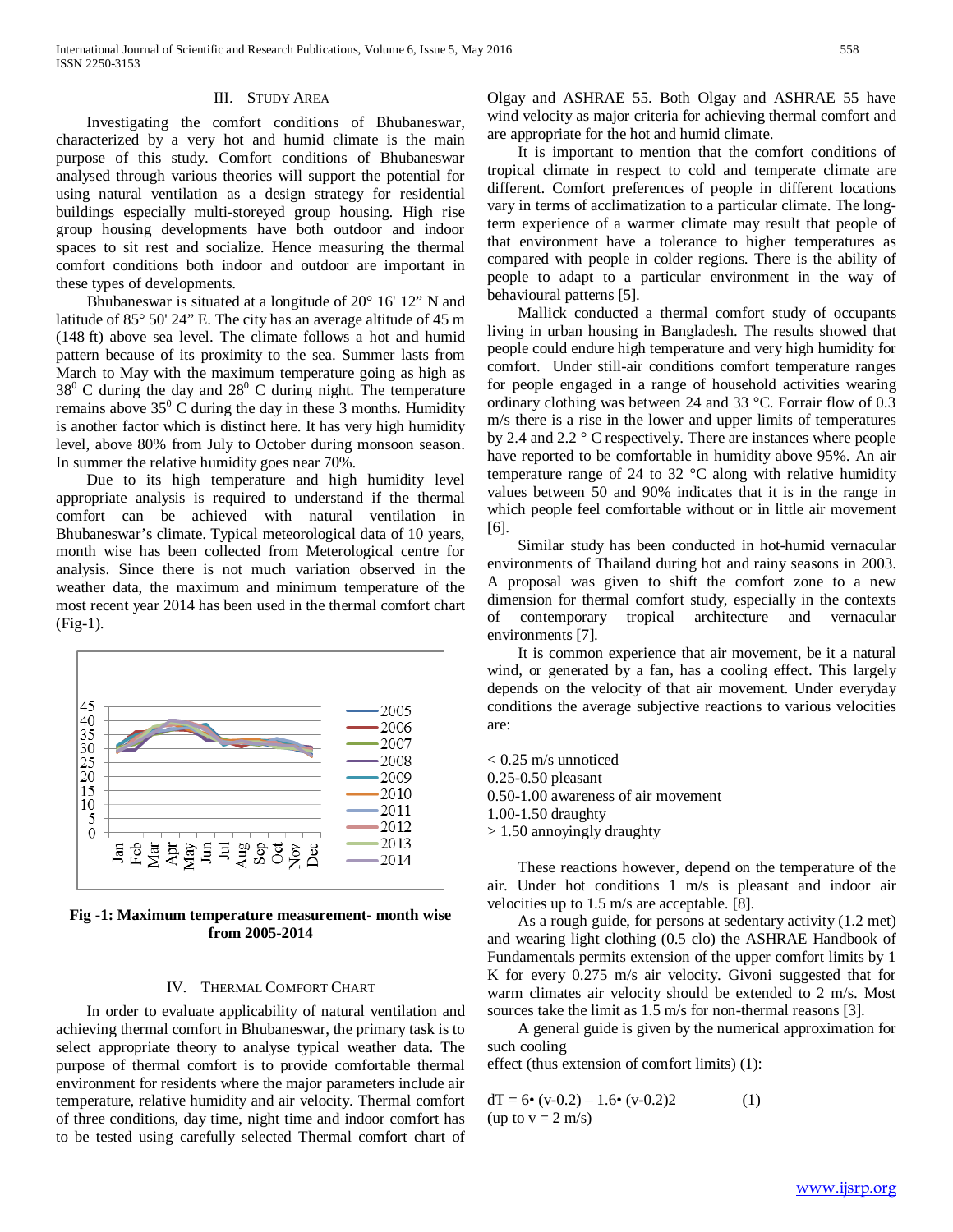#### V. WIND DATA ANALYSIS

 Wind is a complex phenomenon than can change in a short period both in wind speed and in wind direction. Figure 2 & 3 shows the selected ranges of wind speed distribution over 12 years during the day and night. Figure 2 reveals that on average, wind speed is low during the night time. Wind speeds in the day time are mainly in the range of 1.5 -4.5m/s and come preferably from due South and Southwest. It is evident that the prevailing wind directions in Bhubaneswar is South and South west over the year.



Fig -2: Wind speed and direction during the day



Fig -3: Wind speed and direction during the night

 The number of stations supplying wind velocity data suitable for present considerations is very small. Most stations measuring such data are usually considered morning 8:30 am or evening 5:30 pm. The situation possess considerable problem of assessment of night time wind velocities which are most important for night time comfort.

#### VI. BIOCLIMATIC APPROACH AND THERMAL COMFORT

 *a) Outdoor Spaces:* There is adequate understanding of the influence of climate on urban settlements. For example, the way self-shading streets protect the outdoor urban spaces from the hot son in hot arid climates; or dispersed buildings allow for easy flow of wind through the spaces is greatly been acknowledged [9]. The quality of open urban spaces has received a lot of attention in recent years. There is a broad recognition that microclimatic conditions contribute to the quality of life in cities, both from the economic as well as from the social viewpoint.

 The bioclimatic approach explores the opportunities to design according to the local climate conditions. Olgyay (1963) developed the first bioclimatic chart based on outdoor climate conditions aiming to identify mitigation measures like solar radiation, air movement or shading to achieve a comfortable climate [10]. Hence Olgay's chart has been used for the Bioclimatic analysis of Bhubaneswar for analyzing the thermal comfort of outdoor spaces.



F**ig -4: Outdoor Comfort conditions of Bhubaneswar month wise during the day**



**Fig -5:Outdoor Comfort conditions of Bhubaneswar month wise during the night**

*Indoor Thermal Comfort:*

 For naturally ventilated buildings ASHRAE Standard 55 proposes the adaptive thermal comfort approach and defines a range of acceptable indoor temperature of 2.5 K above and below optimum comfort temperature for 90% acceptability based on De dear and Brager's equation [8]. In the approach, thermal responses in naturally ventilated spaces are linked with the outdoor climate. Thereby, the comfort temperature is calculated by the outdoor temperature using the equation (2).

 Tn=0.31 Tm+17.8 (2) (de Dear & Brager, 2002) where Tn is the Thermal neutrality comfort temperature and Tm is the mean outdoor temperature.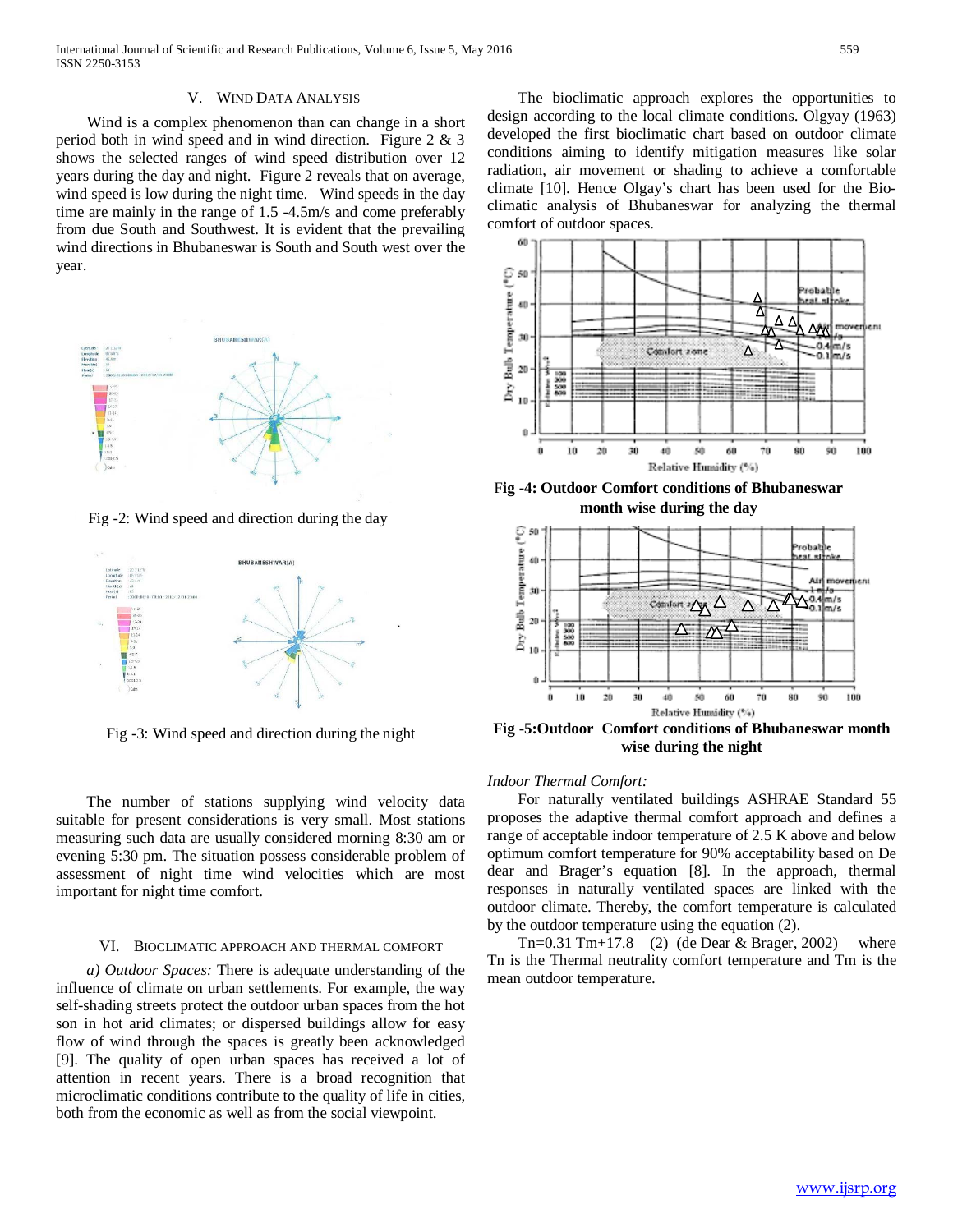

**Fig -6: Indoor Thermal Comfort conditions of Bhubaneswar month wise**



**Fig -7: Indoor Comfort conditions of Bhubaneswar month wise**

### VII. DISCUSSION

 Based on the analysis of the above Bio-climatic charts, the following recommendations are derived which can be adopted for outdoor spaces of a Group housing development. The bioclimatic charts (Fig. 4, 5) show that outdoor maximum temperatures are within the extended comfort zone which require additional air movement between 1.0-3.0m/s during day time except for the month of April and May when people need to stay indoor to avoid heat stroke.

 During night time a wind speed of 0.5-1m/s is enough to provide thermal comfort in the outdoors except winter seasons. Note that temperature (Min) has been considered for measuring the night time thermal comfort and not the evening temperature (when the residents actually use the outdoor spaces) due to nonavailability of meteorological data.

 Indoor thermal comfort is possible all most all months except for the monsoon season i.e July, August and September when it is difficult to achieve comfort due to the high humidity (Fig-7). Certain amount of dehumidification is required during these periods [11].

#### VIII. CONCLUDING REMARKS

 It is observed from the analysis that outdoor comfort during the day can be achieved with the additional air movement

between 1.0-3.0m/s during day time except for the month of April and May when people need to stay indoor to avoid heat stroke.

 During night time a windspeed of 0.5-1m/s is enough to provide thermal comfort in the outdoors except winter seasons. Hence outdoor spaces has to be orientated in such a way to allow summer breeze but eliminate winter cold wind.

 Indoor thermal comfort is possible in almost all months except the monsoon season when the humidity is too high. Dehumidification is required for these seasons.

 The wind rose diagram of Bhubaneswer signifies the average wind velocity is between 1.5-4.5m/s during most part of the day and night. Hence creating adequate strategy to allow maximum wind flow inside and around building both during the day and night will help to achieve Thermal comfort conditions in Bhubaneswar at least for 09-10 months of the year.

#### **REFERENCES**

- [1] Sreshthaputra Atch; Building design and operation for improving thermal comfort in naturally ventilated buildings in a hot-humid climate, PhD thesis, Texas A&M, May 2003.
- [2] Bromberek, Zbigniew; Eco ResortsPlanning and Design for the Tropics
- [3] Arens Edward, Turner Stephen, P.E., Zhang, Hui,& Paliaga, Gwelen;Moving air for comfort, ASHRAE Journal, May 2009.
- [4] ASHRAE (2004). Thermal Environmental Conditions for Human Occupant. Atlanta: American Society of Heating, Refrigeration and Air-conditioning Engineers.
- [5] Liping Wang & Nyuk Hien Wong; Applying Natural Ventilation for Thermal Comfort in Residential Buildings in Singapore, Architectural Science Review, Volume 50.3, pp 224-233.
- [6] Mallick Fuad H.;Thermal comfort and building design in the tropical climates; Energy and Buildings 23 (1996) 161-167.
- [7] Jitkhajornwanich Kitchai; Shifting Comfort Zone for Hot-Humid Environments; PLEA2006 - The 23rd Conference on Passive and Low Energy Architecture, Geneva, Switzerland, 6-8 September 2006.
- [8] Auliciems Andris and Szokolay Steven V,; Thermal Comfort, Passive and Low Energy Architecture International design tools and techniques.
- [9] Rajapaksha I., Nagai H., Okumiya M.; A ventilated courtyard as a passive cooling strategy in the warm humid tropics, Renewable Energy 28 (2003) 1755–1778.
- [10] Nicol Furgus., Humphreys Michael; Thermal comfort as part of a selfregulating system, ARTICLE in BUILDING RESEARCH & PRACTICE • MAY 1973.
- [11] Al-Azri N., Zurigat Y. & Al-Rawahi N.; "Development of Bioclimatic Chart for Passive Building Design in Muscat-Oman", International Conference on Renewable Energies and Power Quality (ICREPQ'12) Santiago de Compostela (Spain), 28th to 30th March, 2012.
- [12] Dr. Rayudul Sanjeeva P.; Bio-climatic Analysis of Anantapur: An Investigation on the Design of Buildings for Human Comfort with Natural Ventilation, IJISET - International Journal of Innovative Science, Engineering & Technology, Vol. 2 Issue 1, January 2015.

#### **AUTHORS**

**First Author** – Prof.Monalipa Dash, School of Architecture & Planning, KIIT University, India,

Email:monalipadash76@gmail.com

**Second Author** – Prof.Manjari Chakraborthy, Department of Architecture, Birla Institute of Technology, Mesra, India